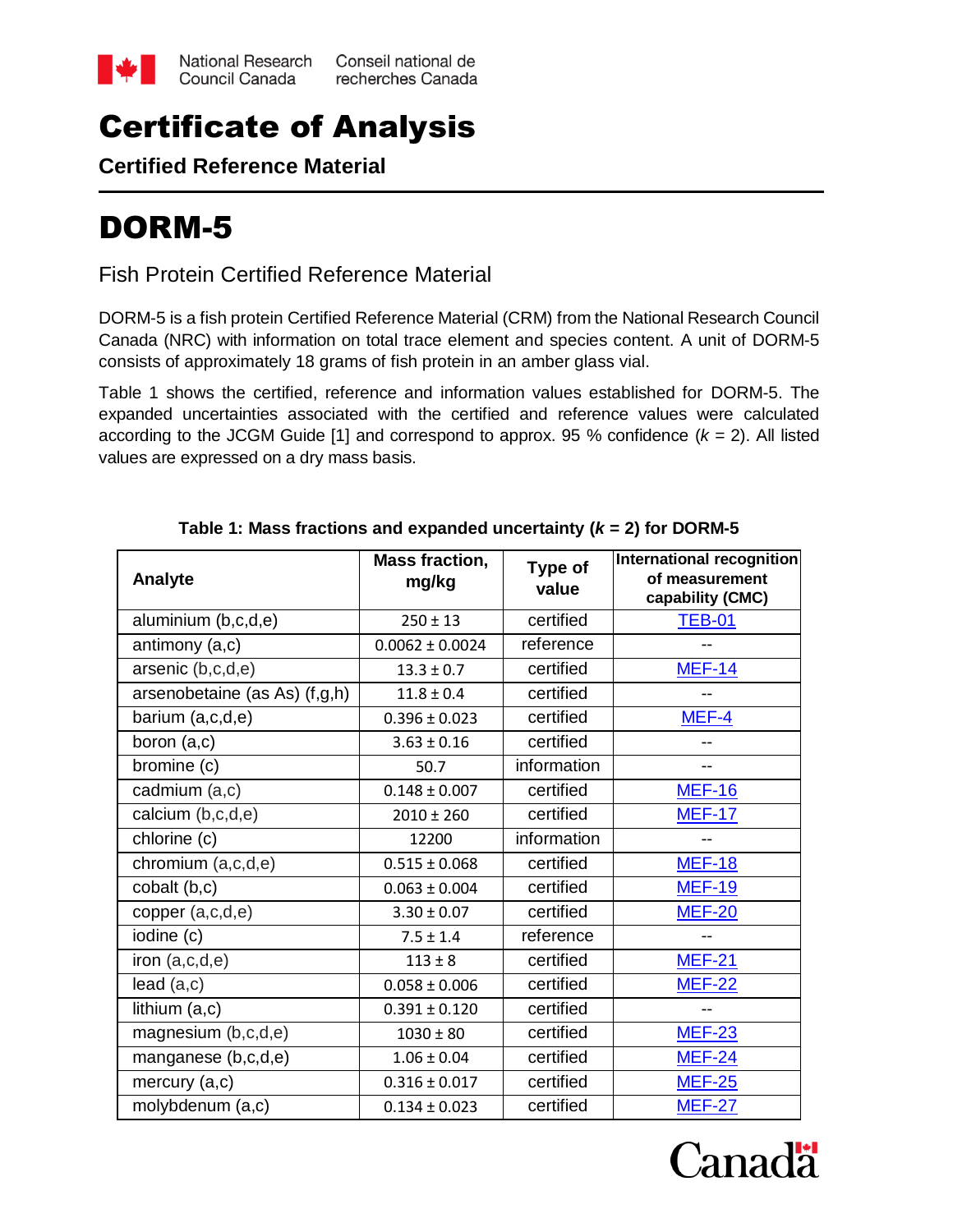| Analyte                      | <b>Mass fraction,</b><br>mg/kg | Type of<br>value | International recognition<br>of measurement<br>capability (CMC) |
|------------------------------|--------------------------------|------------------|-----------------------------------------------------------------|
| $nickel$ $(a, c, d, e)$      | $0.44 \pm 0.03$                | certified        | <b>MEF-28</b>                                                   |
| phosphorus (b,c,d,e)         | $6230 \pm 240$                 | certified        |                                                                 |
| potassium (b,c,d,e)          | $11600 \pm 400$                | certified        | <b>MEF-29</b>                                                   |
| rubidium (b)                 | $2.76 \pm 0.19$                | certified        |                                                                 |
| selenium (a,c,d,e)           | $2.40 \pm 0.11$                | certified        | <b>MEF-30</b>                                                   |
| selenomethionine (as Se) (f) | $0.62 \pm 0.14$                | certified        |                                                                 |
| silver (a,c)                 | $0.135 \pm 0.014$              | certified        | <b>MEF-31</b>                                                   |
| sodium (b,c,d,e)             | $9200 \pm 400$                 | certified        | <b>MEF-32</b>                                                   |
| strontium (a,c,d,e)          | $9.87 \pm 0.23$                | certified        | <b>MEF-33</b>                                                   |
| sulfur (b,d,e)               | $8400 \pm 200$                 | reference        |                                                                 |
| tin $(a, c)$                 | $0.077 \pm 0.008$              | certified        |                                                                 |
| uranium $(a, c)$             | $0.0163 \pm 0.0039$            | certified        |                                                                 |
| vanadium (b,c,d,e)           | $0.347 \pm 0.029$              | certified        | <b>MEF-34</b>                                                   |
| zinc $(a, c, d, e)$          | $28.7 \pm 1.0$                 | certified        | <b>MEF-35</b>                                                   |

## **Coding**

The coding refers to the instrumental method of analyte determination.

- **a** Isotope dilution inductively-coupled plasma mass spectrometry (ID-ICP-MS)
- **b** Standard addition inductively-coupled plasma mass spectrometry (SA-ICP-MS)
- **c** Inductively-coupled plasma mass spectrometry (ICP-MS)
- **d** Standard addition Inductively-coupled plasma atomic emission spectroscopy (SA-ICP-AES)
- **e** Inductively-coupled plasma atomic emission spectroscopy (ICP-AES)
- **f** Isotope dilution liquid chromatography ICP-MS (ID-LC-ICP-MS)
- **g** Isotope dilution liquid chromatography mass spectrometry (ID-LC-MS)
- **h** Standard addition liquid chromatography mass spectrometry (SA-LC-MS)

#### **Supplementary data**

The accompanying datasheets (available from d[oi.org/10.4224/crm.2021.dorm-5\)](https://doi.org/10.4224/crm.2021.dorm-5) provide data from individual laboratories.

#### **International recognition of measurement capability**

The measurement capabilities supporting these results are registered at the Calibration and Measurement Capabilities (CMC) database of the Bureau international des poids et mesures (BIPM) indicating recognition of the measurement certificates by National Metrology Institutes (NMIs) participating in the Mutual Recognition Arrangement (MRA) with the corresponding identifiers. Lists of all registered measurement capabilities in a food matrix can be found in the BIPM database at [https://www.bipm.org/kcdb/.](https://www.bipm.org/kcdb/)

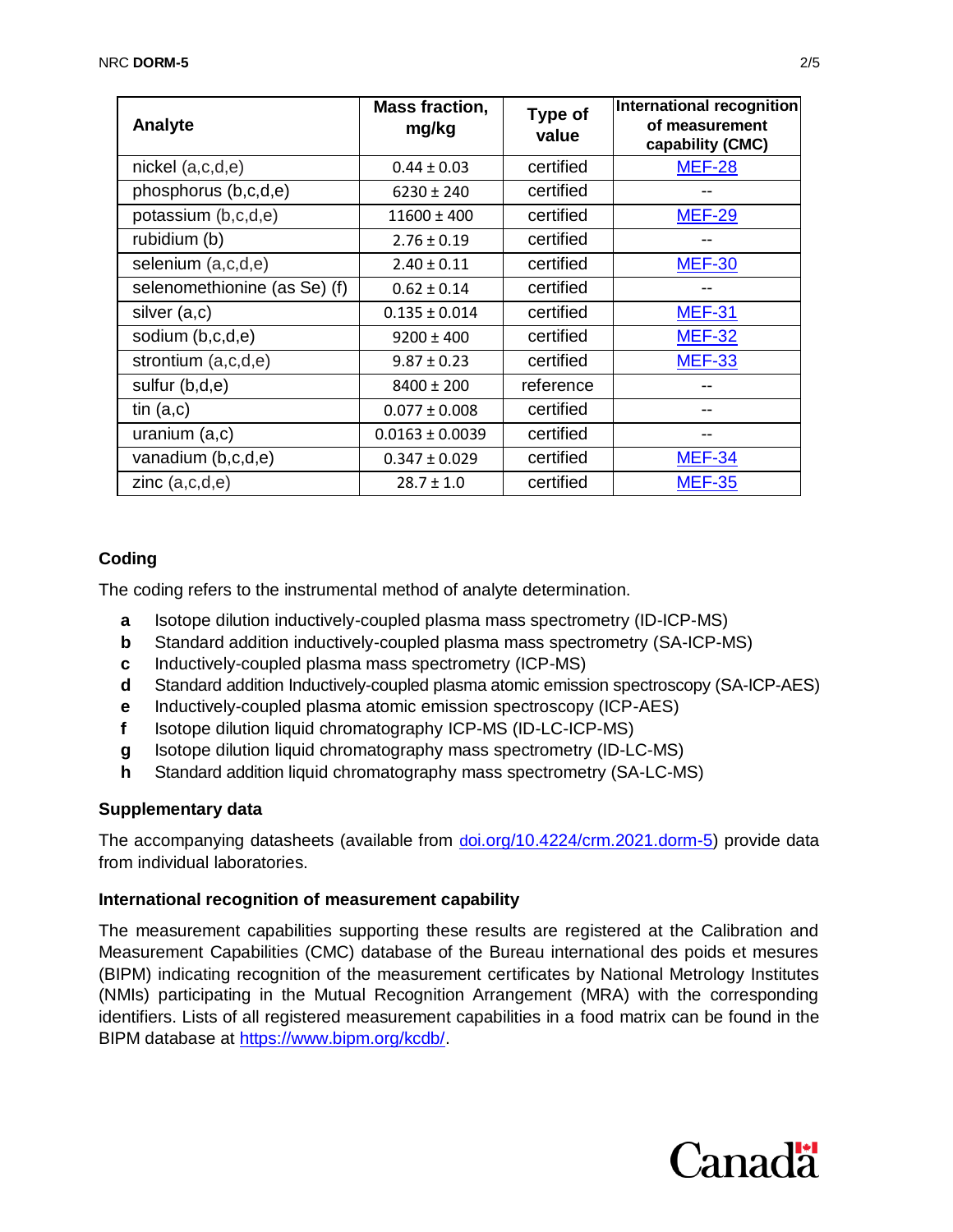#### **Certified values**

Certified values are considered to be those for which the NRC has the highest confidence in accuracy and that all known and suspected sources of bias have been taken into account and are reflected in the stated expanded uncertainties. Certified values are the best estimate of the true value and uncertainty.

#### **Reference values**

Reference values are those for which insufficient data are available to provide a comprehensive estimate of uncertainty.

#### **Information values**

Information values are those for which insufficient data are available to provide any estimate of uncertainty.

#### **Intended use**

DORM-5 is intended for use in the method development, validation, and quality control for the analysis of trace and matrix constituents in marine fauna and similar sample matrices.

#### **Storage and sampling**

It is recommended that the material is stored at approximately  $-20$  °C or below under typical freezer conditions. Each vial is packaged in a trilaminate foil pouch. Prior to use, the vial should be allowed to warm to room temperature and the contents should be well mixed, and tightly closed immediately thereafter. Certified values are based on a minimum 250 mg sub-sample.

#### **Instructions for drying**

To obtain dry weight a sample aliquot should be dried to a constant mass. The estimated moisture content of DORM-5 is approximately 0.04 g/g.

#### **Preparation of material**

This reference material was prepared from a commercial fish protein homogenate. The material was produced using an enzymatic hydrolysis procedure subsequent to removal of the bones and the majority of the oil. The protein hydrolysate was flash-pasteurized, spray dried, sieved to pass an 850 μm nylon screen, blended and bottled in amber glass vials. After bottling the material was sterilized by subjecting it to a minimum dose of 25 kGy gamma irradiation.

#### **Stability**

DORM-5 stability was assessed and deemed to be both physically and chemically stable in long term storage and transportation. Long term stability was assessed by proxy using similar CRMs and transportation stability study was carried out using an isochronous approach under elevated temperature.

#### **Homogeneity**

Homogeneity of the material using 250 mg sub-samples was assessed. Results from randomly selected bottles were evaluated using Bayesian analysis of variance (ANOVA) [2].

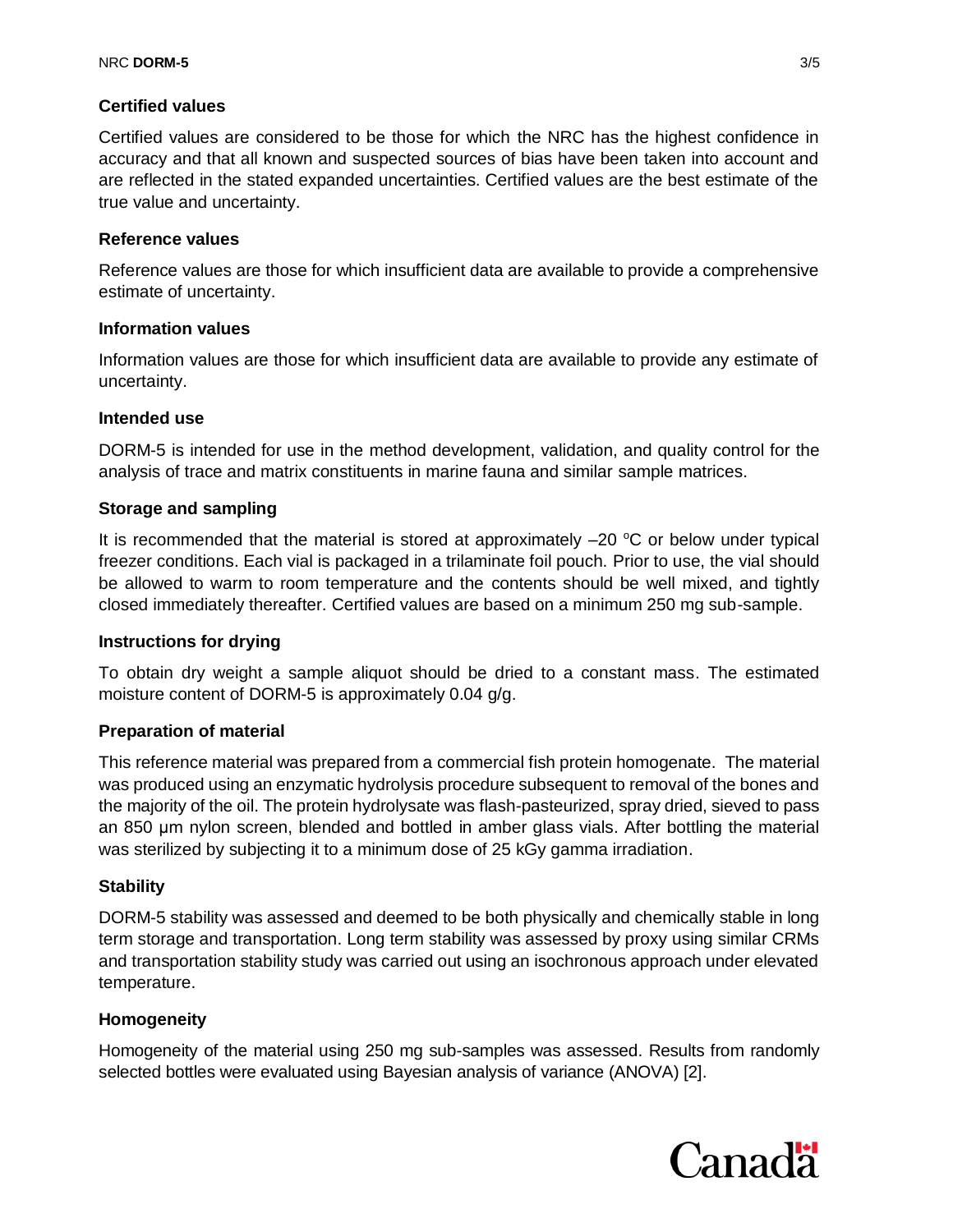## **Uncertainty**

Evaluation of the uncertainty associated with certified and reference values was carried out. Included in the overall combined uncertainty estimate are uncertainties in the batch characterization, uncertainties related to possible between-bottle variation, and uncertainties related to inconsistency between the various measurement methods [3,4]. Further information is presented in the supplementary datasheets [doi.org/10.4224/crm.2021.dorm-5.](https://doi.org/10.4224/crm.2021.dorm-5)

## **Metrological traceability**

Results presented in this certificate are traceable to the SI through CRMs produced by National Metrology Institutes and gravimetrically prepared standards of established purity. As such, DORM-5 serves as suitable reference material for laboratory quality assurance programs, as outlined in ISO/IEC 17025.

## **Quality Management System (ISO 17034, ISO/IEC 17025)**

This material was produced in compliance with the NRC Metrology Quality Management System, which conforms to the requirements of ISO 17034 and ISO/IEC 17025. The Metrology Quality Management System supporting NRC Calibration and Measurement Capabilities, as listed in the *Bureau international des poids et mesures* (BIPM) Key Comparison Database [\(kcdb.bipm.org/\)](http://kcdb.bipm.org/), has been reviewed and approved under the authority of the Inter-American Metrology System (SIM) and found to be in compliance with the expectations of the *Comité international des poids et mesures* (CIPM) Mutual Recognition Arrangement. The SIM approval is available upon request.

## **Updates**

For updates please refer to [doi.org/10.4224/crm.2021.dorm-5.](https://doi.org/10.4224/crm.2021.dorm-5)

#### **References**

1. Evaluation of measurement data: Guide to the expression of uncertainty in measurement JCGM100:2008. <https://www.bipm.org/en/publications/guides/gum.html>

2. van der Veen AMH (2017) Bayesian analysis of homogeneity studies in the production of reference materials. *Accred. Qual. Assur.* 22: 307-319. [doi.org/10.1007/s00769-017-1292-6.](doi:%2010.1007/s00769-017-1292-6)

3. Possolo A, Toman B (2007) Assessment of measurement uncertainty via observation equations. *Metrologia*, 44: 464-475. [doi.org/10.1088/0026-1394/44/6/005](file:///C:/Users/grinbergp/Documents/CRMs/DORM-5/certificate%20of%20analysis/doi.org/10.1088/0026-1394/44/6/005)

4. Thompson M, Ellison SLR (2011) Dark uncertainty. *Accred. Qual. Assur.* 16: 483-487. [doi.org/10.1007/s00769-011-0803-0](file:///C:/Users/grinbergp/Documents/CRMs/DORM-5/certificate%20of%20analysis/doi.org/10.1007/s00769-011-0803-0)

## **Cited by**

A list of scientific publications citing DORM-5 can be found at [doi.org/10.4224/crm.2021.dorm-5.](https://doi.org/10.4224/crm.2021.dorm-5)

## **Authorship**

Patricia Grinberg<sup>1</sup>, Kenny Nadeau<sup>1</sup>, Christine Brophy<sup>1</sup>, Indumathi Gedara Pihillagawa<sup>1</sup>, Kelly LeBlanc<sup>1</sup>, Adrian Simon<sup>1</sup>, Lu Yang<sup>1</sup>, Ovi Mihai<sup>1</sup>, Mai Le Phuong<sup>1</sup>, Zuzana Gajdosechova<sup>1</sup>, Garnet McRae<sup>1</sup>, Vitoria H. Cauduro<sup>2</sup>, Chawana S. L. Soares<sup>2</sup>, Paola A. Mello<sup>2</sup>, Erico M. M. Flores<sup>2</sup>, Juris Meija<sup>1</sup>, and Zoltan Mester<sup>1</sup>.

<sup>1</sup> National Research Council Canada, 1200 Montreal Rd, Ottawa, ON, K1A 0R6, Canada

<sup>2</sup> Universidade Federal de Santa Maria, Santa Maria, Brazil